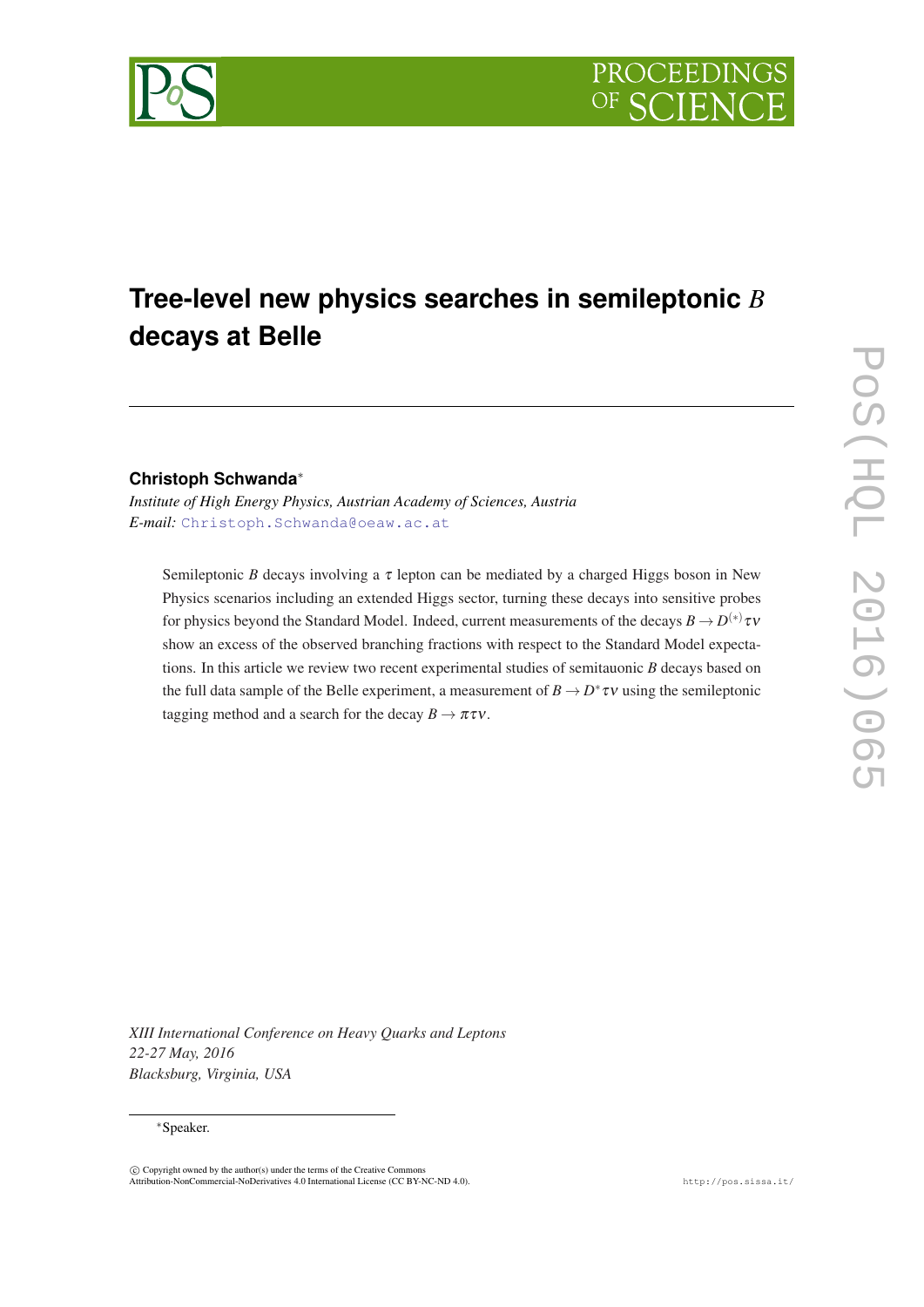## <span id="page-1-0"></span>1. Introduction

In the Standard Model (SM) semileptonic *B* meson decays are mediated by the *W* boson. In New Physics (NP) scenarios involving an extended Higgs sector, these decays can also occur by the exchange of a charged Higgs boson, in particular if the mass of the charged lepton is large [[1](#page-5-0), [2,](#page-5-0) [3,](#page-5-0) [4\]](#page-5-0). This turns semileptonic *B* meson decays involving a  $\tau$  lepton into a sensitive probe of physics beyond the SM. In particular, the current interest in semitauonic decays was sparked by the measurement of an excess of  $B \to D^{(*)}\tau v$  decays by the BaBar experiment [[5](#page-5-0)]. This observation has been confirmed by the Belle [[6](#page-5-0)] and LHCb experiments [[7](#page-5-0)].

In this article, we review a new Belle measurement of the decay  $B \to D^* \tau \nu$  using the semileptonic tagging method, which has been submitted for publication to Physical Review D [[8](#page-5-0)]. A combination of this new measurement with the existing data by the Heavy Flavour Averaging Group is presented. Finally, we also review a search for the decay  $B \to \pi \tau \nu$  in the Belle data [\[9\]](#page-5-0).

#### 2. The Belle dataset

The Belle detector is a large-solid-angle magnetic spectrometer, located in the interaction region of the KEKB machine which collides 3.5 GeV positrons and 8 GeV electrons [\[10](#page-6-0)] at the center-of-mass (c.m.) energy of the ϒ(4*S*)-resonance (10.58 GeV). Belle consists of a silicon vertex detector, a 50-layer central drift chamber (CDC), an array of aerogel threshold Cherenkov counters (ACC), a barrel-like arrangement of time-of-flight scintillation counters (TOF), and an electromagnetic calorimeter comprised of CsI(Tl) crystals (ECL), located inside a super-conducting solenoid coil that provides a 1.5 T magnetic field. The iron flux return is instrumented to detect  $K_L$  mesons and to identify muons (KLM).

Electron candidates are identified using the ratio of the energy detected in the ECL to the track momentum, the ECL shower shape, position matching between track and ECL cluster, the energy loss in the CDC (*dE*/*dx*) and the response of the ACC counters. Muons are identified based on their penetration range and transverse scattering in the KLM detector. For both electrons and muons the efficiency of lepton identification is above 90%. Pions are misidentified as electrons and muons with a probability of  $\approx 0.1\%$  and  $\approx 1\%$ , respectively.

Belle operated from 1999 to 2010 and accumulated an integrated luminosity of about 711 fb<sup>-1</sup> on the  $\Upsilon(4S)$ -resonance. There,  $B\bar{B}$  pairs are produced at threshold with a cross-section of 1.1 nb, resulting in a data sample of about  $772$  million  $B\overline{B}$  events.

# 3.  $B \to D^* \tau v$  with semileptonic tagging

The new Belle measurement [\[8\]](#page-5-0) of the ratio  $\mathcal{R}(D^*)$ , defined as

$$
\mathcal{R}(D^*) = \frac{\mathcal{B}(B \to D^* \tau \nu)}{\mathcal{B}(B \to D^* \ell \nu)}, \quad \ell = e, \mu,
$$
\n(3.1)

proceeds by reconstructing  $D^{*+}$  mesons in hadronic events [\[11](#page-6-0)]. Candidate  $D^{*+}$  mesons are searched for in the decay modes  $D^{*+} \to D^0 \pi^+$  and  $D^{*+} \to D^+ \pi^0$ . Neutral *D* mesons are reconstructed in the following decay modes:  $D^0 \to K^-\pi^+$ ,  $K_S^0\pi^0$ ,  $K^+K^-$ ,  $\pi^+\pi^-$ ,  $K_S^0\pi^+\pi^-$ ,  $K^-\pi^+\pi^0$ ,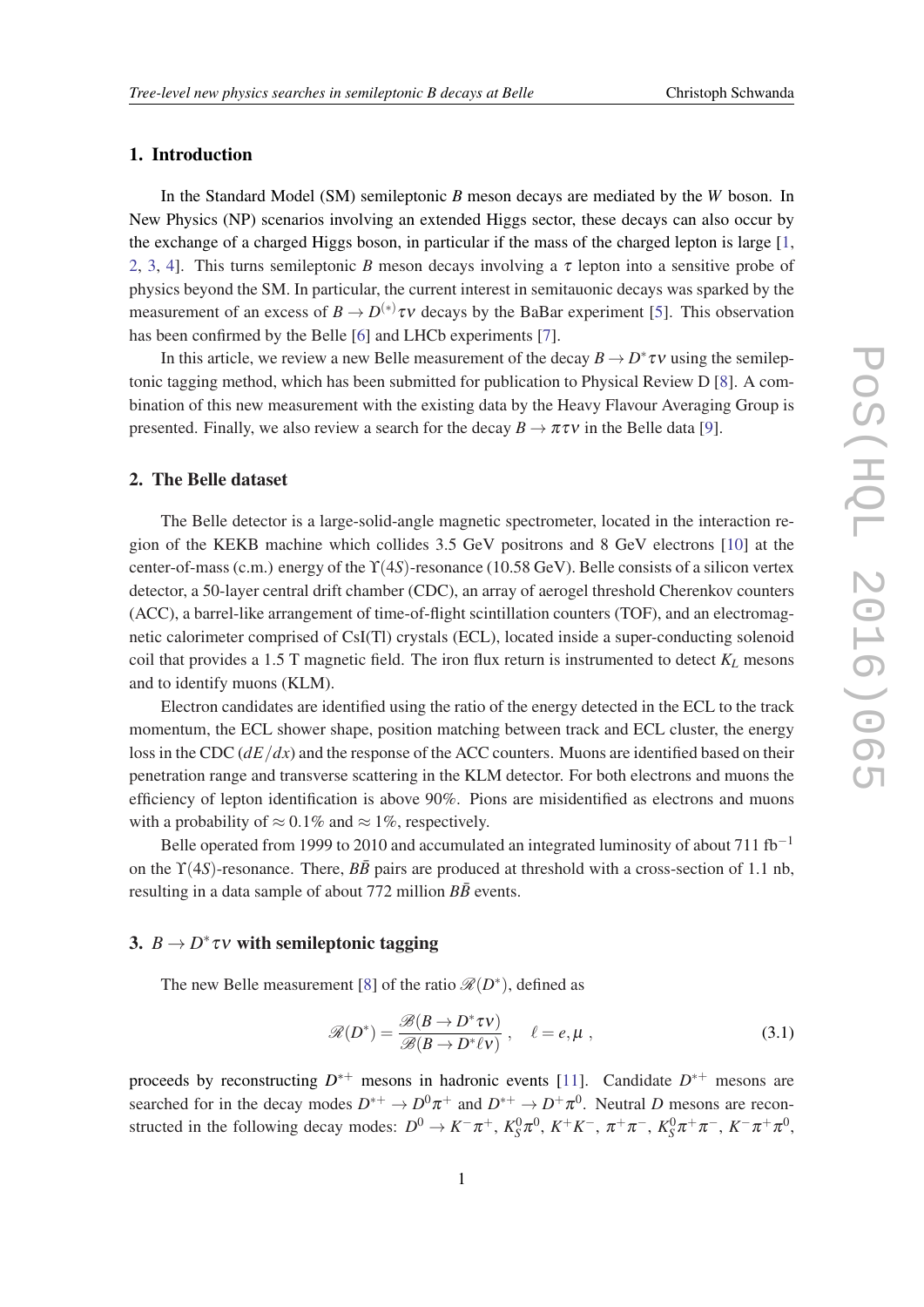$\pi^+\pi^-\pi^0$ ,  $K_S^0K^+K^-$ ,  $K^-\pi^+\pi^+\pi^-$ , and  $K_S^0\pi^+\pi^-\pi^0$ . Charged *D* mesons are searched for in:  $D^+\to$  $K_S^0 \pi^+, K^- \pi^+ \pi^+, K_S^0 \pi^+ \pi^0, K^+ K^- \pi^+,$  and  $K_S^0 \pi^+ \pi^+ \pi^-$ . These modes cover 37% (22%) of the *D*<sup>0</sup>  $(D<sup>+</sup>)$  decay width.

To tag semileptonic *B* decays, the reconstructed  $D^{*+}$  is combined with a charged lepton candidate (electron or muon) of opposite electric charge and the cosine of the angle between the momentum of the *B* meson and the  $D^* \ell$  system in the c.m. frame is calculated, assuming that only the neutrino from the semileptonic decay is not reconstructed,

$$
\cos \theta_{B \cdot D^* \ell} = \frac{2E_{\text{beam}} E_{D^* \ell} - m_B^2 c^4 - M_{D^* \ell}^2 c^4}{2|\vec{p}_B| \cdot |\vec{p}_{D^* \ell}| c^2},\tag{3.2}
$$

where  $E_{\text{beam}}$  is the c.m. energy of the beam, and  $E_{D^*\ell}$ ,  $\vec{p}_{D^*\ell}$ , and  $M_{D^*\ell}$  are the energy, momentum, and mass of the  $D^*\ell$  system, respectively. The *B* meson mass is designated by  $m_B$  and  $|\vec{p}_B|$  is the magnitude of the *B* meson 3-momentum, as determined by  $\Upsilon(4S)$  decay kinematics.  $D^*\ell$  pairs which stem from the decay  $B \to D^*\ell \nu$  (normalization mode) are expected to have a value of  $\cos \theta_{B-D^* \ell}$  between -1 and +1. However, pairs which originate from  $B \to D^* \tau \nu$  (signal mode) tend to have values of  $\cos \theta_{B-D^*\ell}$  below the physical region due to the presence of additional particles in the final state.

In the next step, we select events with two tagged *B* candidates of opposite flavor. The candidate with the lower value of  $\cos \theta_{B-D^*\ell}$  is considered to be the signal *B* meson ( $B_{sig}$ ) while the second *B* candidate is taken as the tag side ( $B_{tag}$ ). For  $B_{sig}$  decaying into  $D^* \tau v$  this assignment is correct in 97% of the cases. On the tag side we require  $-2.0 < \cos \theta_{B-D^*\ell}^{\text{tag}} < +1.5$ . Also, the event must not contain extra charged particles,  $K_S^0$  candidates, or  $\pi^0$  candidates.

To separate  $B \to D^* \tau v$  signal and  $B \to D^* \ell v$  normalization events, a neural network based on NeuroBayes is trained [\[12\]](#page-6-0). The input variables used are:  $\cos \theta_{B-D^*\ell}^{sig}$ , the missing mass squared  $M_{\text{miss}}^2 = (2E_{\text{beam}} - \sum_i E_i)^2 / c^4 - |\sum_i \vec{p}_i|^2 / c^2$ , and the visible energy  $E_{\text{vis}} = \sum_i E_i$ , where  $(E_i, \vec{p}_i)$  is the 4-momentum of particle *i* in the c.m. frame. The most powerful input for separating signal and normalization is  $\cos \theta_{B-D^*\ell}^{\text{sig}}$ .

Finally, we determine the amount of tagged signal and normalization events by a two-dimensional extended maximum-likelihood fit to the neural network classifier output  $\mathscr{O}_{NB}$  and  $E_{\text{ECL}}$ . The latter variable is the sum of the energies of neutral clusters detected in the ECL that are not associated with reconstructed particles. Both signal and normalization events peak near zero in *E*ECL, while background events can populate a wider range. The likelihood function consists of the following five fit components: signal, normalization, events containing a wrongly reconstructed  $D^{(*)}$  meson,  $B \to D^{**}\ell\nu_{\ell}$  events, and other backgrounds (predominantly from  $B \to X_cD^*$ ). Three parameters are floated in the fit – the yields of the signal, normalization, and  $B \to D^{**}\ell\nu_\ell$  components. The result is shown in Fig. [1.](#page-3-0)

The yields of signal and normalization events are measured to be  $231 \pm 23$ (stat) and  $2800 \pm 10$ 57(stat), respectively. This can be converted into a result for  $\mathcal{R}(D^*)$  by using the formula,

$$
\mathcal{R}(D^*) = \frac{1}{2\mathcal{B}(\tau^- \to \ell^- \bar{v}_\ell v_\tau)} \frac{\varepsilon_{\text{norm}}}{\varepsilon_{\text{sig}}} \frac{N_{\text{sig}}}{N_{\text{norm}}},
$$
(3.3)

where  $\varepsilon_{\text{sig(norm)}}$  and  $N_{\text{sig(norm)}}$  are the reconstruction efficiency and the yield of signal (normalization) events. We use  $\mathscr{B}(\tau^- \to \ell^- \bar{v}_{\ell} v_{\tau}) = 0.176 \pm 0.003$  as the mean value of the world averages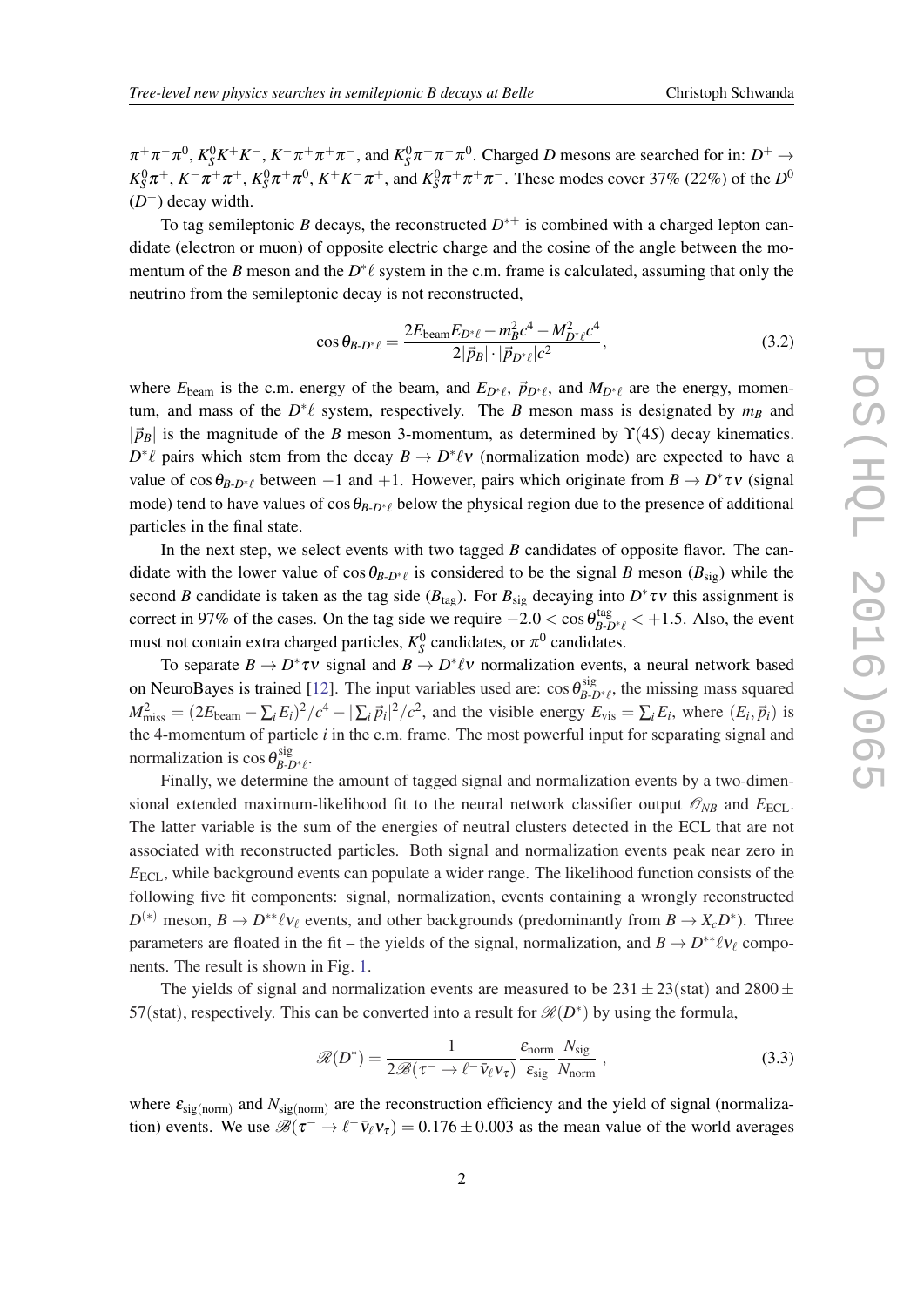<span id="page-3-0"></span>

**Figure 1:** Measurement of the decay  $B \to D^* \tau v$  with semileptonic tag: Projections of the fit results with data points overlaid for (left) the neural network classifier output,  $\mathcal{O}_{NB}$ , and the  $E_{\text{ECL}}$  distribution in (center) the signal-enhanced region,  $\mathcal{O}_{NB} > 0.8$ , and (right) the normalization-enhanced region,  $\mathcal{O}_{NB} < 0.8$ .

for  $\ell = e$  and  $\ell = \mu$  [\[13](#page-6-0)]. This results in

$$
\mathcal{R}(D^*) = 0.302 \pm 0.030 \pm 0.011 , \qquad (3.4)
$$

where the first uncertainty is statistical and the second systematic. The leading contribution to the systematic uncertainty results from the uncertainties in the PDF shapes used in the fit. The PDF uncertainty stems on the one hand from the limited size of the Monte Carlo simulated data sample but also from the limited knowledge of, *e.g.*, the  $B \to D^{**}\ell\nu$  process.

This measurement is compatible with the determinations of  $B \to D^* \tau \nu$  obtained by other experiments and brings the combined discrepancy of measurements of  $B \to D^{(*)} \tau \nu$  with the SM expectation to the level of 4.0 standard deviations [[14\]](#page-6-0), Fig. 2.



Figure 2: Combination of the new Belle measurement with previous measurements of  $B \to D^{(*)} \tau v$  [[5,](#page-5-0) [6,](#page-5-0) [7\]](#page-5-0) by the Heavy Flavor Averaging Group [[14\]](#page-6-0). The difference with the SM predictions is at 4.0σ level.

## 4.  $B \rightarrow \pi \tau \nu$  with hadronic tagging

To cross-check the excess seen in the  $B \to D^{(*)}\tau v$  system, it is useful to search for the decay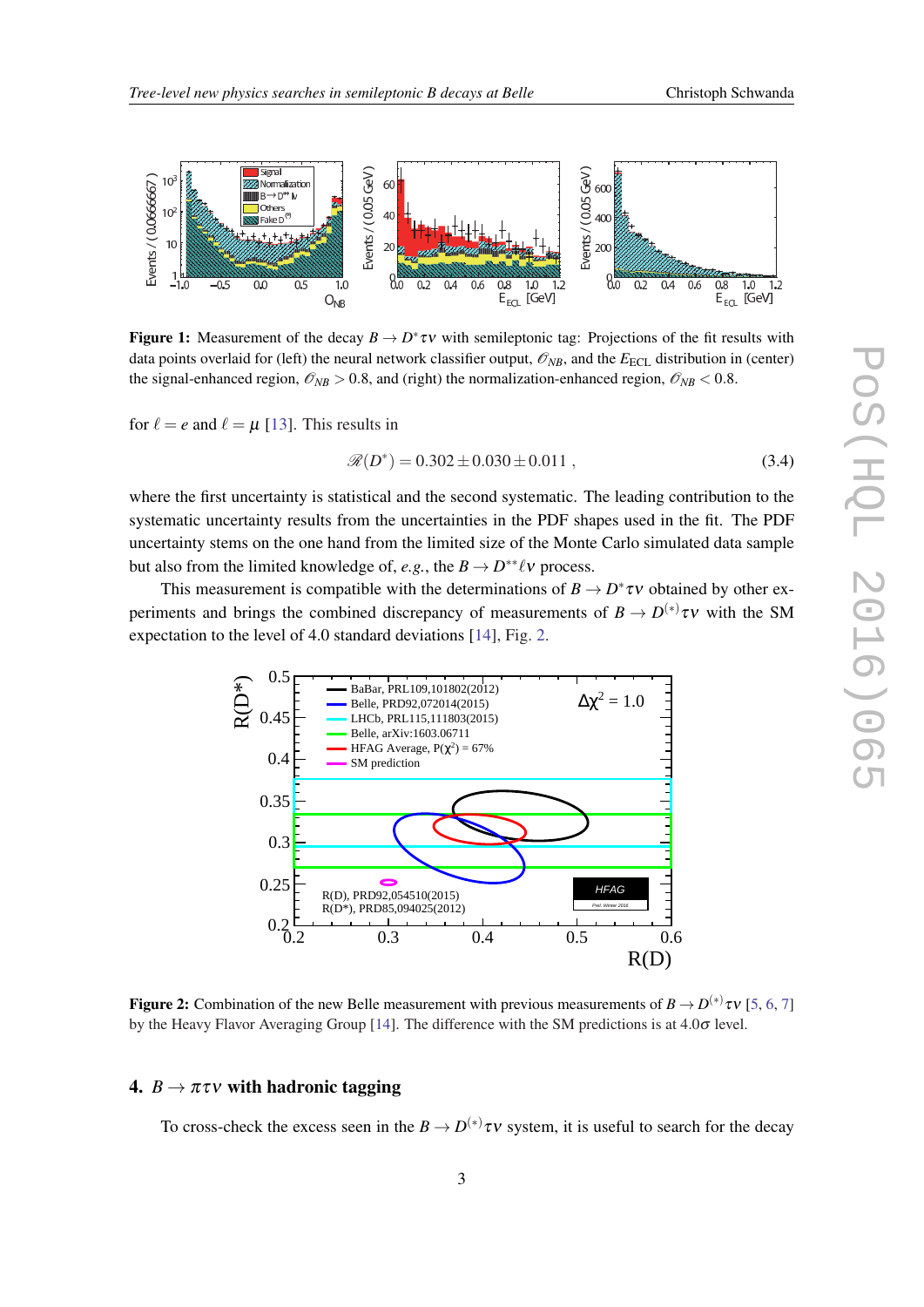$B \to \pi \tau \nu$ , where similar modifications would be expected in the presence of an extended Higgs sector. This is the motivation for the search for  $B^0\to\pi^-\tau^+\nu$  in the full Belle data sample performed in Ref. [\[9\]](#page-5-0).

This analysis uses the Belle full-reconstruction algorithm based on the NeuroBayes artificial neural network package [\[15\]](#page-6-0). There, 1104 hadronic decay topologies are searched for fully reconstructing one *B* meson ( $B^0$  or  $B^+$ ) in a Belle  $\Upsilon(4S) \to B\bar{B}$  event (tag-side *B* meson  $B_{\text{tag}}$ ). To select good  $B^0$  tags, we require the tag-side beam energy constrained mass,

$$
M_{bc} = \sqrt{E_{beam}^2 - (\vec{p}_{B_{tag}}c)^2}/c^2 \,, \tag{4.1}
$$

to be greater than  $5.27 \text{ GeV}/c^2$ , where all quantities in the equation above are evaluated in the c.m. frame. In addition, the Neurobayes output  $o_{\text{tag}}^{\text{cs}}$ , which quantifies the tag quality by a number between zero and 1, is required to be greater than 0.18.

On the signal-side, the decay  $B^0 \to \pi^- \tau^+ \nu$  is searched for by reconstructing one-prong  $\tau$  lepton decays into *evv*,  $\pi v$  and  $\rho v$  (about 54% of the  $\tau$  decay width). For signal events, we thus expect exactly two oppositely charged particles on the signal-side and significant missing mass  $M<sub>miss</sub><sup>2</sup>$  (as defined in the previous section) from the missing neutrino(s). Events which meet these requirements are selected. If the event contains two charged pions and a neutral pion candidate, we search for  $\rho^{\pm}$  candidates, which are selected in a  $\pi\pi^{0}$  mass range between 625 and 925 MeV/ $c^{2}$ . Since *K<sup>L</sup>* mesons are not completely stopped in Belle, charmed *B* decays with subsequent decays  $D \to K_L \pi$  or  $D \to K_L \ell v_\ell$  can mimic signal. Events with a KLM cluster without associated energy deposit in the ECL are vetoed.

To further improve background suppression, for each  $\tau$  mode one boosted decision tree (BDT) is trained using the TMVA framework [\[16](#page-6-0)]. All BDTs use different input variables, background training samples, and BDT growth parameters. *E.g.,*, the input variables of the BDT used in the  $\tau^- \to e^- \bar{\nu}_e \nu_\tau$  selection are the magnitude of the three-momenta of the pion and electron, the squared lepton-pair momentum transfer  $q^2$ ,  $M_{\text{miss}}^2$ , and different combinations of all available fourmomenta.

Finally, to select signal candidates, we apply selections on the NeuroBayes output  $o_{\text{tag}}^{\text{cs}}$ , the missing mass squared  $M<sub>miss</sub><sup>2</sup>$  and the BDT output. We perform a scan over these three variables simultaneously to obtain the optimal signal region for each  $\tau$  mode. The signal yield is extracted by a binned maximum likelihood fit to the  $E_{\text{ECL}}$  distribution (as defined in the previous section), Fig. [3.](#page-5-0) There, signal is expected to accumulate near zero. The fit is performed simultaneously in all three reconstruction modes, with the signal strength parameter  $\mu$  constrained between the three modes. Only the dominant  $b \to c$  background is floated in the fit while the other, smaller components are fixed. The signal strength is chosen such that  $\mu = 1.0$  corresponds to  $\mathscr{B}(B^0 \to$  $\pi^-\tau^+\nu) = 1.0 \times 10^{-4}$ . We obtain a best fit of  $\mu = 1.52 \pm 0.72$ , corresponding to 51.9  $\pm$  24.3 signal events. The statistical significance of the signal is 2.8 standard deviations. Including systematic effects mainly from the uncertainty in tag-side reconstruction and the *K<sup>L</sup>* veto simulation, this is reduced to 2.4 $\sigma$ . At the 90% confidence level, we set an upper limit on the  $B^0\to\pi^-\tau^+\nu$  branching fraction at  $2.5 \times 10^{-4}$ .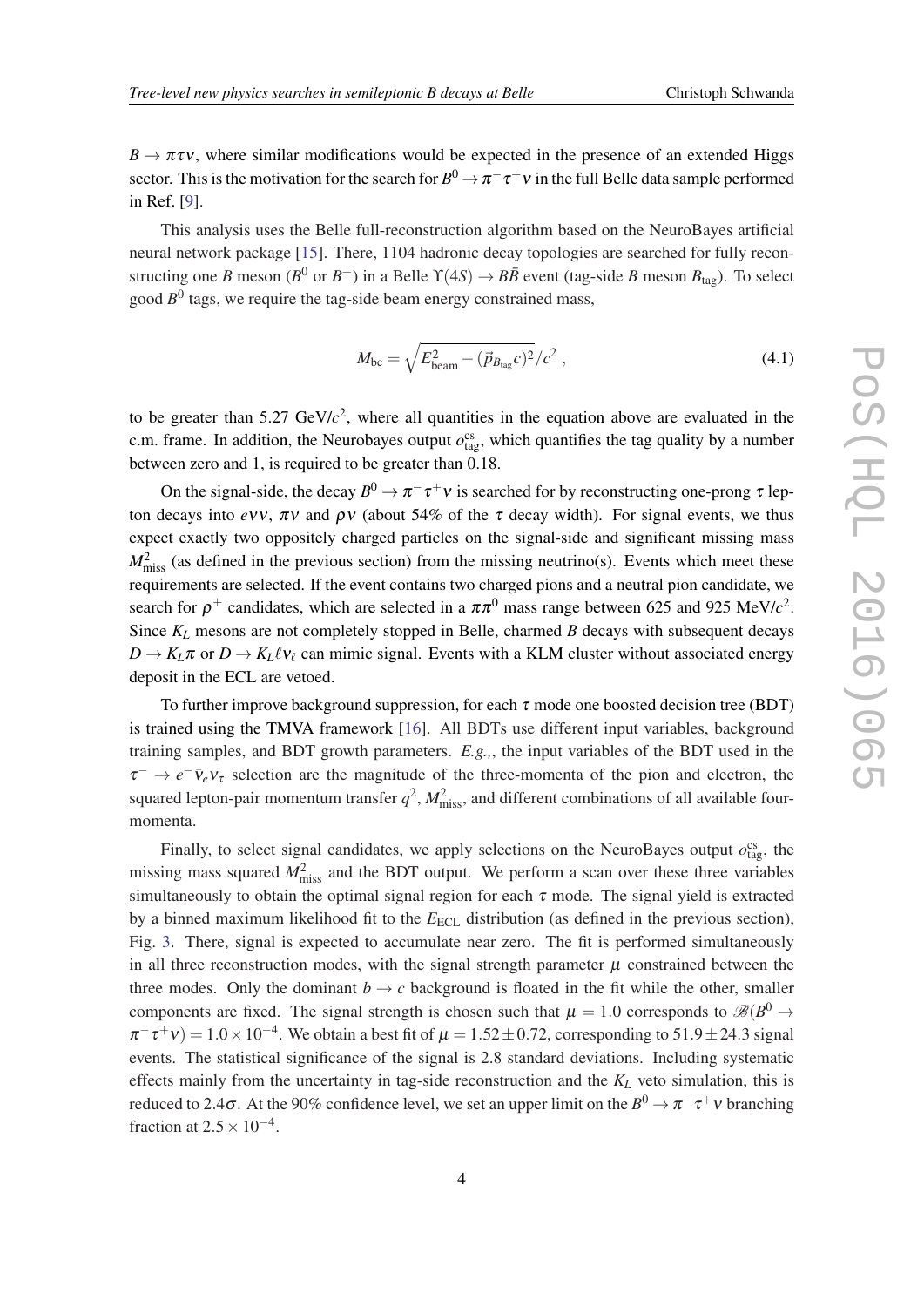<span id="page-5-0"></span>

**Figure 3:** Search for  $B \to \pi \tau v$  in fully-reconstructed Belle events: Fitted  $E_{\text{ECL}}$  distributions for the  $\tau \to e v v$ (left),  $\pi v$  (center) and  $\rho v$  modes (right).

#### 5. Summary

We have reviewed the two recent Belle measurements which examine semileptonic *B* meson decays involving a  $\tau$  lepton, a measurement of the decay  $B \to D^* \tau \nu$  using the semileptonic tagging tag method [8], and a search for the decay  $B \to \pi \tau v$  [9]. The former measurement confirms the excess seen in this mode by previous analyses and measures  $\mathcal{R}(D^*) = 0.302 \pm 0.030(stat) \pm 0.030(sstat)$  $0.011(syst)$  (see Eq. [3.1](#page-1-0) for the definition of  $\mathcal{R}$ ). The latter analysis fails to find a significant signal and sets a 90% confidence upper limit for  $\mathscr{B}(B^0 \to \pi^- \tau^+ \nu)$  at  $2.5 \times 10^{-4}$ , which is compatible with the Standard Model expectation for this decay.

Both measurements are limited by the size of the Belle data set. Improvements of these studies can thus be expected from the next generation Belle II experiment, which will accumulate data starting from the year 2018.

#### References

- [1] M. Tanaka, Z. Phys. C 67 (1995) 321 doi:10.1007/BF01571294 [hep-ph/9411405].
- [2] H. Itoh, S. Komine and Y. Okada, Prog. Theor. Phys. 114 (2005) 179 doi:10.1143/PTP.114.179 [hep-ph/0409228].
- [3] U. Nierste, S. Trine and S. Westhoff, Phys. Rev. D 78 (2008) 015006 doi:10.1103/PhysRevD.78.015006 [arXiv:0801.4938 [hep-ph]].
- [4] S. Fajfer, J. F. Kamenik and I. Nisandzic, Phys. Rev. D 85 (2012) 094025 doi:10.1103/PhysRevD.85.094025 [arXiv:1203.2654 [hep-ph]].
- [5] J. P. Lees *et al.* [BaBar Collaboration], Phys. Rev. Lett. 109 (2012) 101802 doi:10.1103/PhysRevLett.109.101802 [arXiv:1205.5442 [hep-ex]].
- [6] M. Huschle *et al.* [Belle Collaboration], Phys. Rev. D 92 (2015) no.7, 072014 doi:10.1103/PhysRevD.92.072014 [arXiv:1507.03233 [hep-ex]].
- [7] R. Aaij *et al.* [LHCb Collaboration], Phys. Rev. Lett. 115 (2015) no.11, 111803 Addendum: [Phys. Rev. Lett. 115 (2015) no.15, 159901] doi:10.1103/PhysRevLett.115.159901, 10.1103/PhysRevLett.115.111803 [arXiv:1506.08614 [hep-ex]].
- [8] Y. Sato *et al.* [Belle Collaboration], arXiv:1607.07923 [hep-ex].
- [9] P. Hamer *et al.* [Belle Collaboration], Phys. Rev. D 93 (2016) no.3, 032007 doi:10.1103/PhysRevD.93.032007 [arXiv:1509.06521 [hep-ex]].